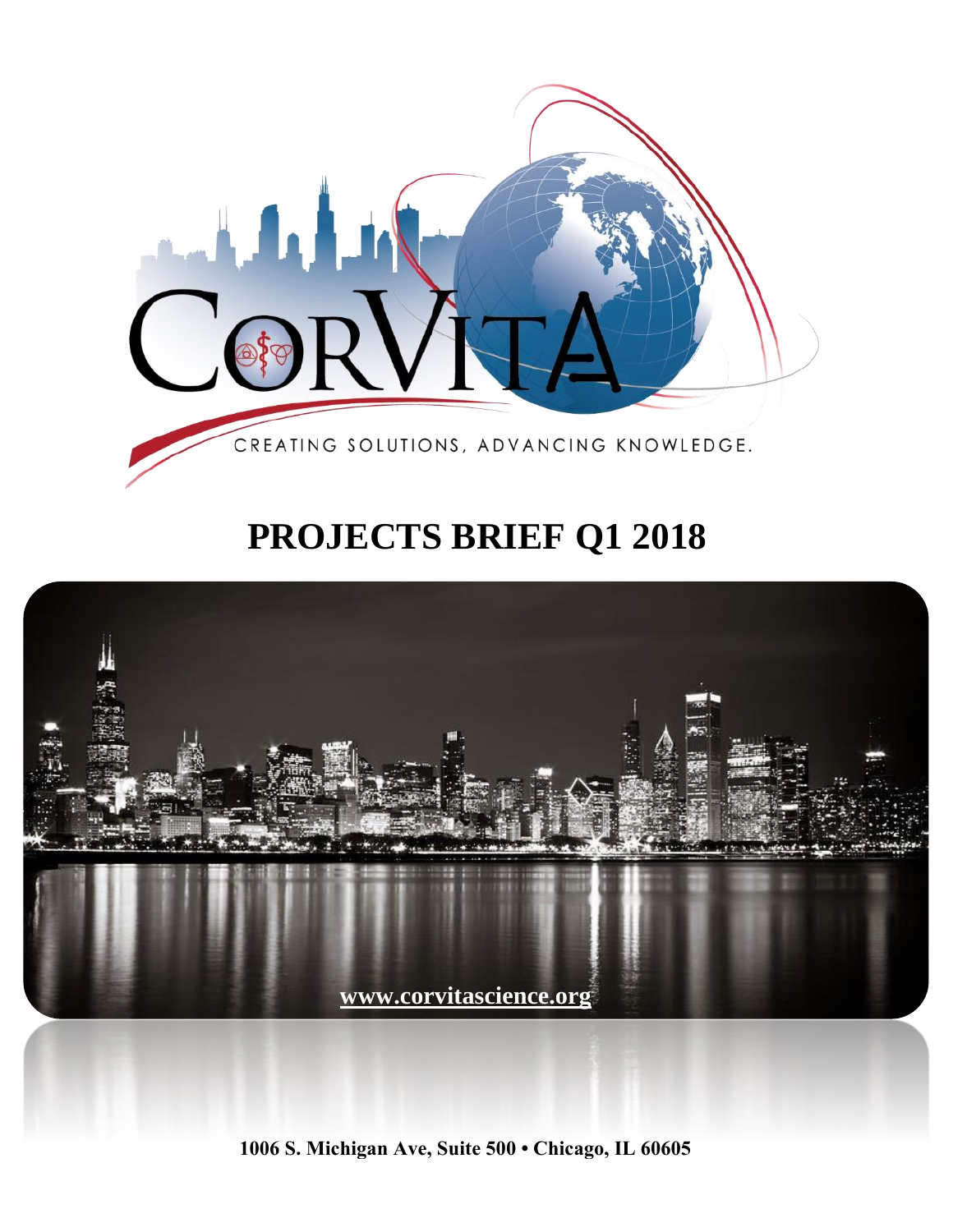

**All Inclusive Health** 

**Patient Population** 

**Partners and Physicians** 

#### **ABOUT US**

The CorVita Science Foundation (CSF) is a Chicago-based nonprofit (501(c)(3)) dedicated to the accessibility and advancement of cardiovascular clinical and translational science at home and abroad.

While the academic medical center is the traditional realm for clinical trials and partnerships, the CSF is devoted to fostering an opportunity that offers global cardiovascular research projects and collaboration without exclusivity. Our inclusive approach and focus for ongoing education, training and mentorship, is designed to improve care and outcomes, to heighten clinical knowledge and to expand a high quality, expert and experienced research infrastructure to realize clinical trial enrollment efficiencies but more importantly big data depositories of officiated

 $\odot$ R



CSF partnerships with the biomedicine industry will introduce a new and innovative clinical data process. CSF will provide the infrastructure, educational content and direction as well as clinical data oversight

events/outcomes

an



Co<mark>mmunity</mark><br>Physicians



Carle I ILLINOIS Carle Illinois College of Medicine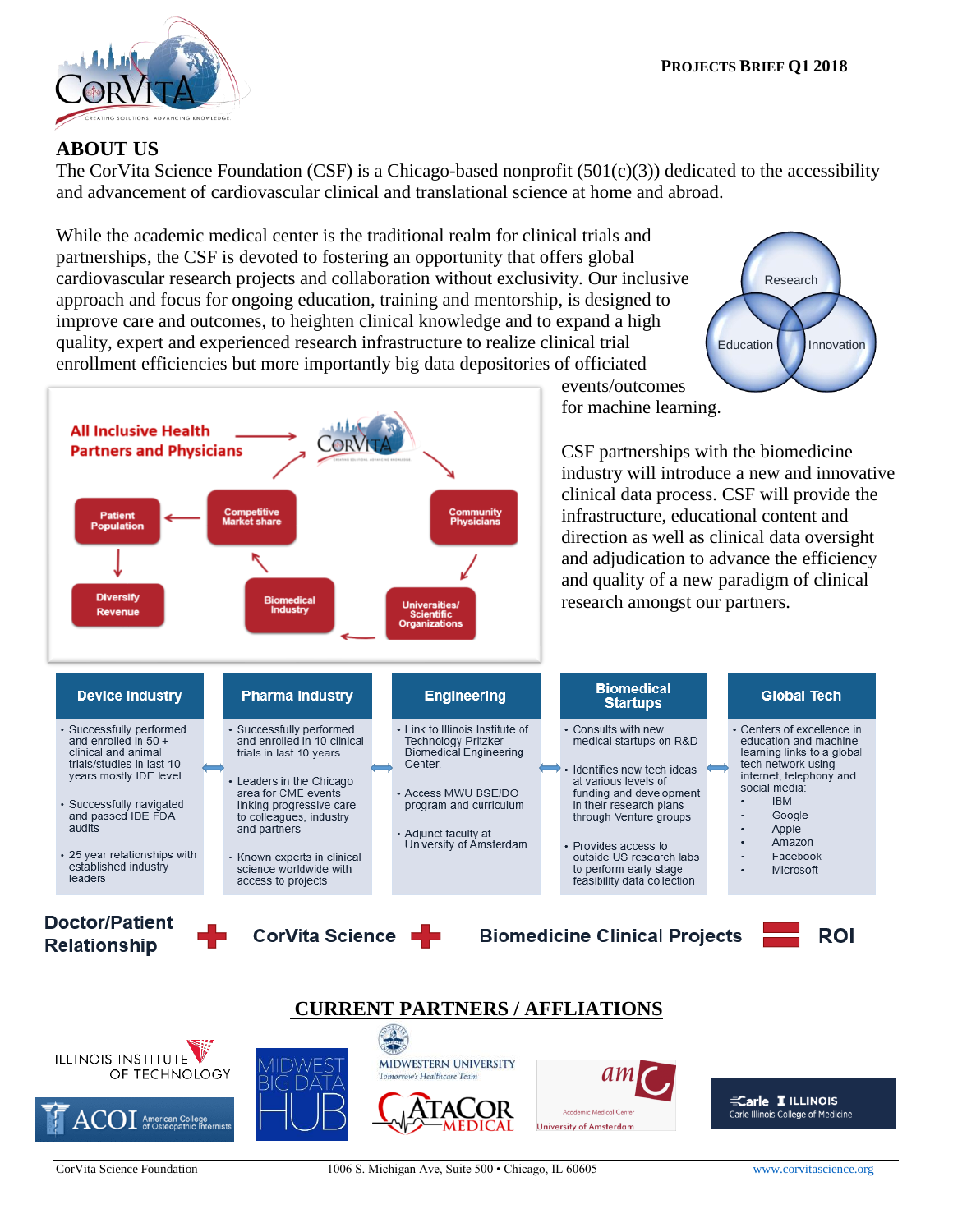

#### Council leaders in CSF are responsible for motivating

**COUNCIL LEADERSHIP**

colleagues, building interest groups and networks of doctors and patients, finding and assigning resources for projects in data acquisition, and act as mentors and educators to students, residents and fellows.

#### **DATA DEPOSITORIES**

A major CSF initiative has been to link our data collection and adjudication processes to super-computing centers at the University of Illinois and the University of Amsterdam. These big data hubs can process 200,000 events in six minutes using basic deep neural network learning algorithms. Powerful computing and cyber infrastructure combined with our clinical data depositories can determine the course and progression of a cardiovascular disease and will help identify ways for improving outcomes over a longer follow-up.

The depositories will gather patient information from physicians and clinics globally. The depositories will track treatment patterns (trends) and how they differ from physician to physician, hospital to hospital, medication to medication, patient to patient, and intervention to intervention. The depositories will be set up to match demographics and outcomes to very specific digital electrocardiography, imaging, and electro-anatomical mapping data.

The depositories will be managed through official intelligence using experts in the field to classify and bin the highly selective digital data to then be used by data hubs and machine learning algorithms. Machine learning algorithms can only learn using official intelligence that is collected and adjudicated en masse.

## **CENTER FOR MACHINE LEARNING**

CSF has developed a playground for experts and clinical care data scientists, computer scientists, engineers, and students to explore the value and power of machine learning in cardiovascular medicine.

The concept behind the Center is to concentrate on selecting from CSF's large data depositories the most focused and efficient way to deliver deep learning that improves patient outcomes.

## **GLOBAL MEDICAL EDUCATION**

CSF will provide education,

mentorship and "hands-on" research experience to all clinical personnel. Throughout the year, CSF provides live didactic symposia in order to progress patient care globally. In addition, CSF continues to host high level workshops that are more specific to initiatives and projects deemed important by the Councils. These

symposia and workshops set the stage for global team building and asset development.